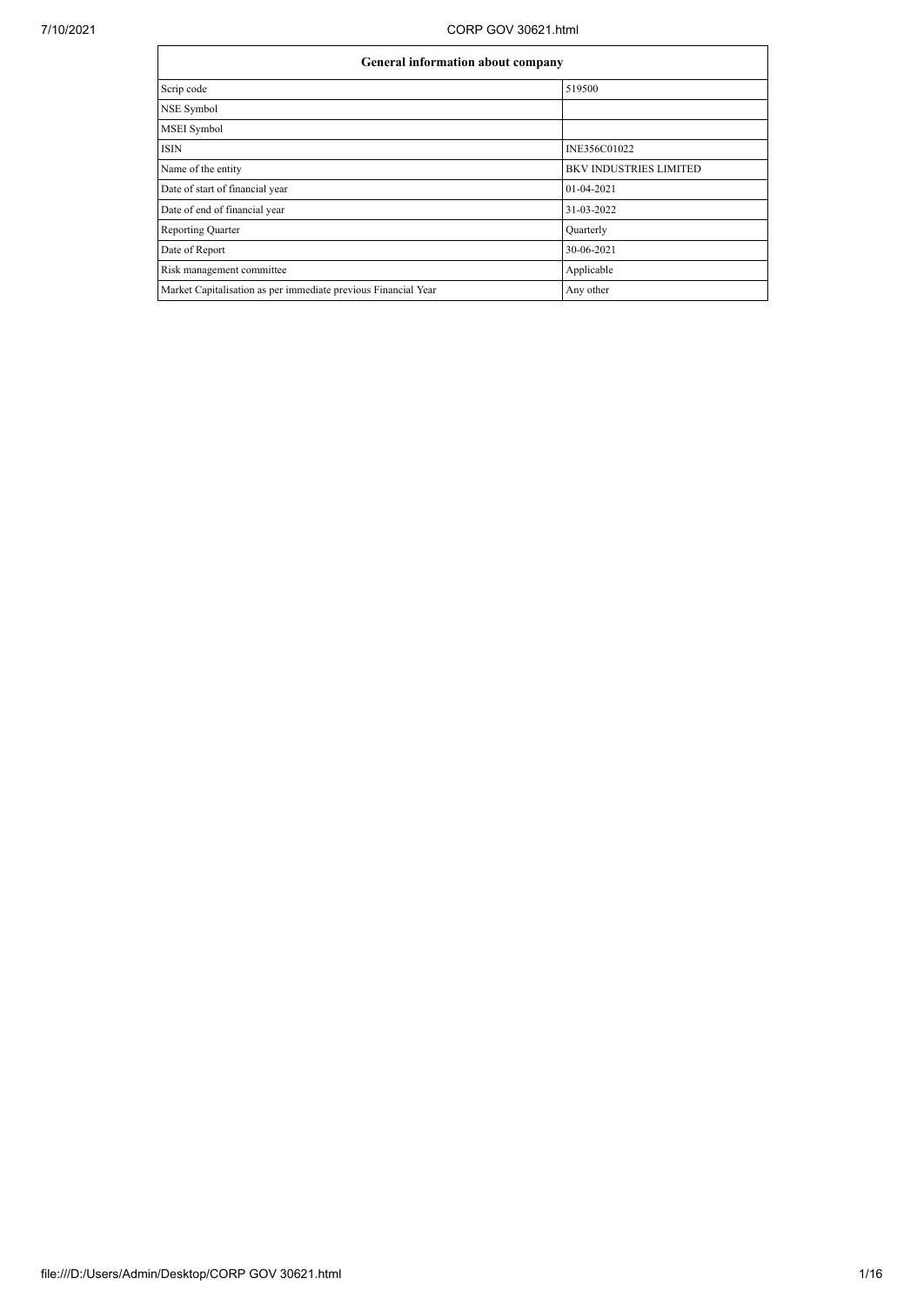## **Annexure I**

## **Annexure I to be submitted by listed entity on quarterly basis**

## **I. Composition of Board of Directors**

|                                                 | Disclosure of notes on composition of board of directors explanatory |            |                                                       |                                        |                   |                          |                                                                                                      |                                             | Textual Information(1)                   |                                                |                      |                                            |                                                                                                                                                |                                                                                                                                                                      |                                                                                                                                                                          |                                                                                                                                                                                                            |                               |
|-------------------------------------------------|----------------------------------------------------------------------|------------|-------------------------------------------------------|----------------------------------------|-------------------|--------------------------|------------------------------------------------------------------------------------------------------|---------------------------------------------|------------------------------------------|------------------------------------------------|----------------------|--------------------------------------------|------------------------------------------------------------------------------------------------------------------------------------------------|----------------------------------------------------------------------------------------------------------------------------------------------------------------------|--------------------------------------------------------------------------------------------------------------------------------------------------------------------------|------------------------------------------------------------------------------------------------------------------------------------------------------------------------------------------------------------|-------------------------------|
|                                                 | Wether the listed entity has a Regular Chairperson No                |            |                                                       |                                        |                   |                          |                                                                                                      |                                             |                                          |                                                |                      |                                            |                                                                                                                                                |                                                                                                                                                                      |                                                                                                                                                                          |                                                                                                                                                                                                            |                               |
|                                                 |                                                                      |            |                                                       |                                        |                   |                          |                                                                                                      |                                             |                                          | Whether Chairperson is related to MD or CEO No |                      |                                            |                                                                                                                                                |                                                                                                                                                                      |                                                                                                                                                                          |                                                                                                                                                                                                            |                               |
| Name of the<br>Director                         | PAN                                                                  | <b>DIN</b> | Category 1<br>of directors                            | Category 2 Category<br>of<br>directors | 3 of<br>directors | Date<br>of<br>Birth      | Whether<br>special<br>resolution<br>passed?<br>[Refer Reg.<br>$17(1A)$ of<br>Listing<br>Regulations] | Date of<br>passing<br>special<br>resolution | <b>Initial Date</b><br>of<br>appointment | Date of Re-<br>appointment                     | Date of<br>cessation | Tenure<br>of<br>director<br>(in<br>months) | No of<br>Directorship<br>in listed<br>entities<br>including<br>this listed<br>entity (Refer<br>Regulation<br>17A of<br>Listing<br>Regulations) | No of<br>Independent<br>Directorship<br>in listed<br>entities<br>including<br>this listed<br>entity<br>(Refer<br>Regulation<br>$17A(1)$ of<br>Listing<br>Regulations | Number of<br>memberships<br>in Audit/<br>Stakeholder<br>Committee(s)<br>including this<br>listed entity<br>(Refer<br>Regulation<br>$26(1)$ of<br>Listing<br>Regulations) | No of post<br>of<br>Chairperson<br>in Audit/<br>Stakeholder<br>Committee<br>held in listed<br>entities<br>including<br>this listed<br>entity (Refer<br>Regulation<br>$26(1)$ of<br>Listing<br>Regulations) | Notes<br>not<br>provid<br>PAN |
| OMMIDALA<br><b>AMA</b><br><b>RISHNA</b>         | ADAPB3514H                                                           | 00105030   | Executive<br>Director                                 | Not<br>Applicable                      | MD                | $27 -$<br>$02 -$<br>1962 | NA                                                                                                   |                                             | 13-02-1993                               | 10-03-2019                                     |                      | 60                                         |                                                                                                                                                | $\theta$                                                                                                                                                             | $\overline{\phantom{a}}$                                                                                                                                                 | $\Omega$                                                                                                                                                                                                   |                               |
| <b>OMMIDALA</b><br><b>NITHA</b>                 | AHLPB0893J                                                           | 00112766   | Non-<br>Executive -<br>Non<br>Independent<br>Director | Not<br>Applicable                      |                   | $15 -$<br>$02 -$<br>1969 | NA                                                                                                   |                                             | 13-02-1993                               |                                                |                      |                                            | -1                                                                                                                                             | $\Omega$                                                                                                                                                             | $\overline{2}$                                                                                                                                                           | 3                                                                                                                                                                                                          |                               |
| <b>ELLORE</b><br><b>OLENDRA</b><br><b>RASAD</b> | ACNPN9392B                                                           | 01816366   | Non-<br>Executive -<br>Independent<br>Director        | Not<br>Applicable                      |                   | $15 -$<br>$05 -$<br>1958 | NA                                                                                                   |                                             | 06-01-1994                               | 06-09-2017                                     |                      | 60                                         |                                                                                                                                                |                                                                                                                                                                      |                                                                                                                                                                          | $\mathbf{I}$                                                                                                                                                                                               |                               |
| <b>UNUGUNTLA</b><br><b>AMA</b><br><b>RISHNA</b> | ADNPT7195H                                                           | 02324865   | Non-<br>Executive -<br>Independent<br>Director        | Not<br>Applicable                      |                   | $04 -$<br>06-<br>1954    | NA                                                                                                   |                                             | 30-10-2008                               | 06-09-2017                                     |                      | 60                                         |                                                                                                                                                |                                                                                                                                                                      |                                                                                                                                                                          |                                                                                                                                                                                                            |                               |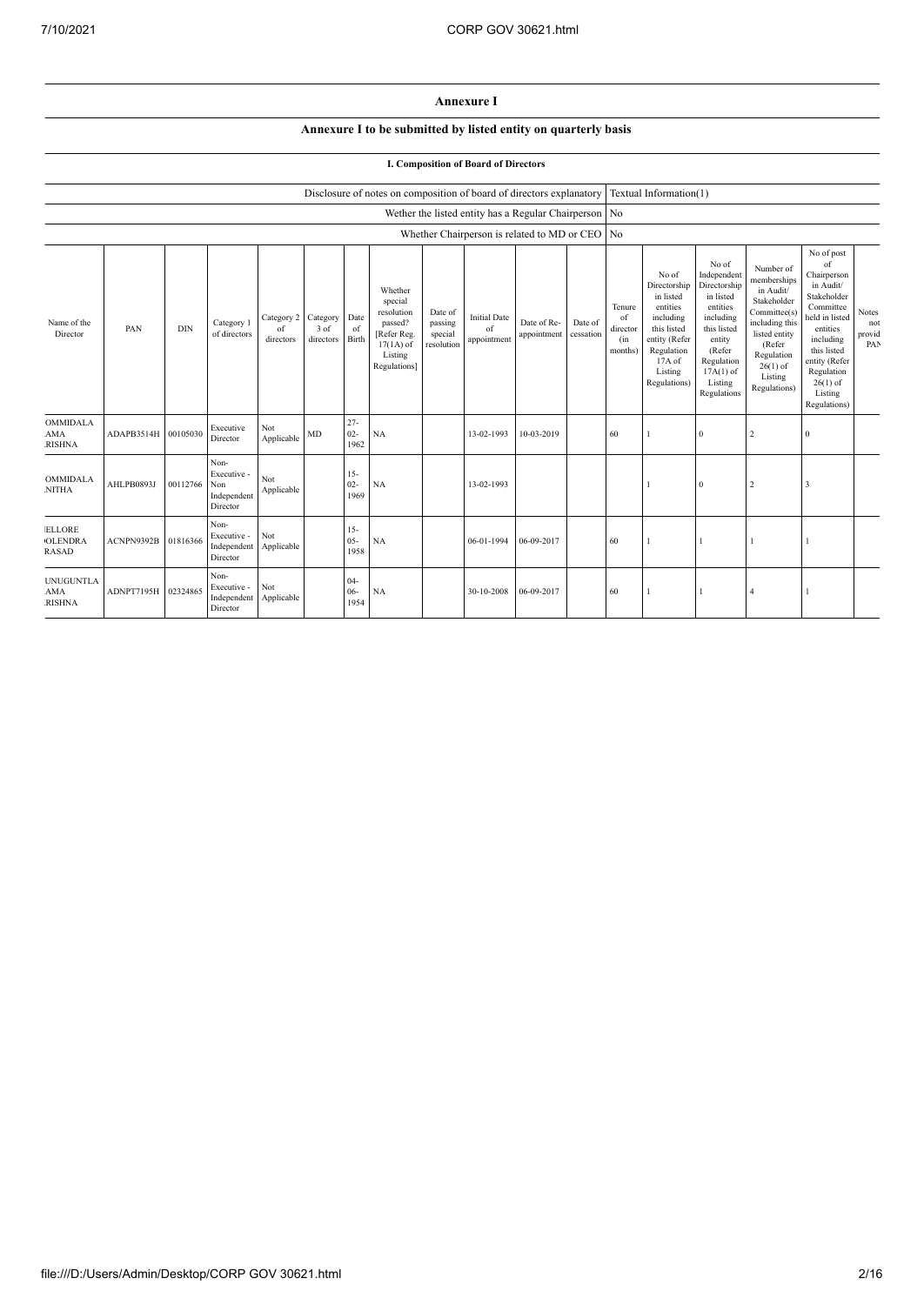|                        | <b>Text Block</b>                                 |
|------------------------|---------------------------------------------------|
| Textual Information(1) | WE HAVE NO CHAIRMAN OR CHAIRPERSON OF THE COMPANY |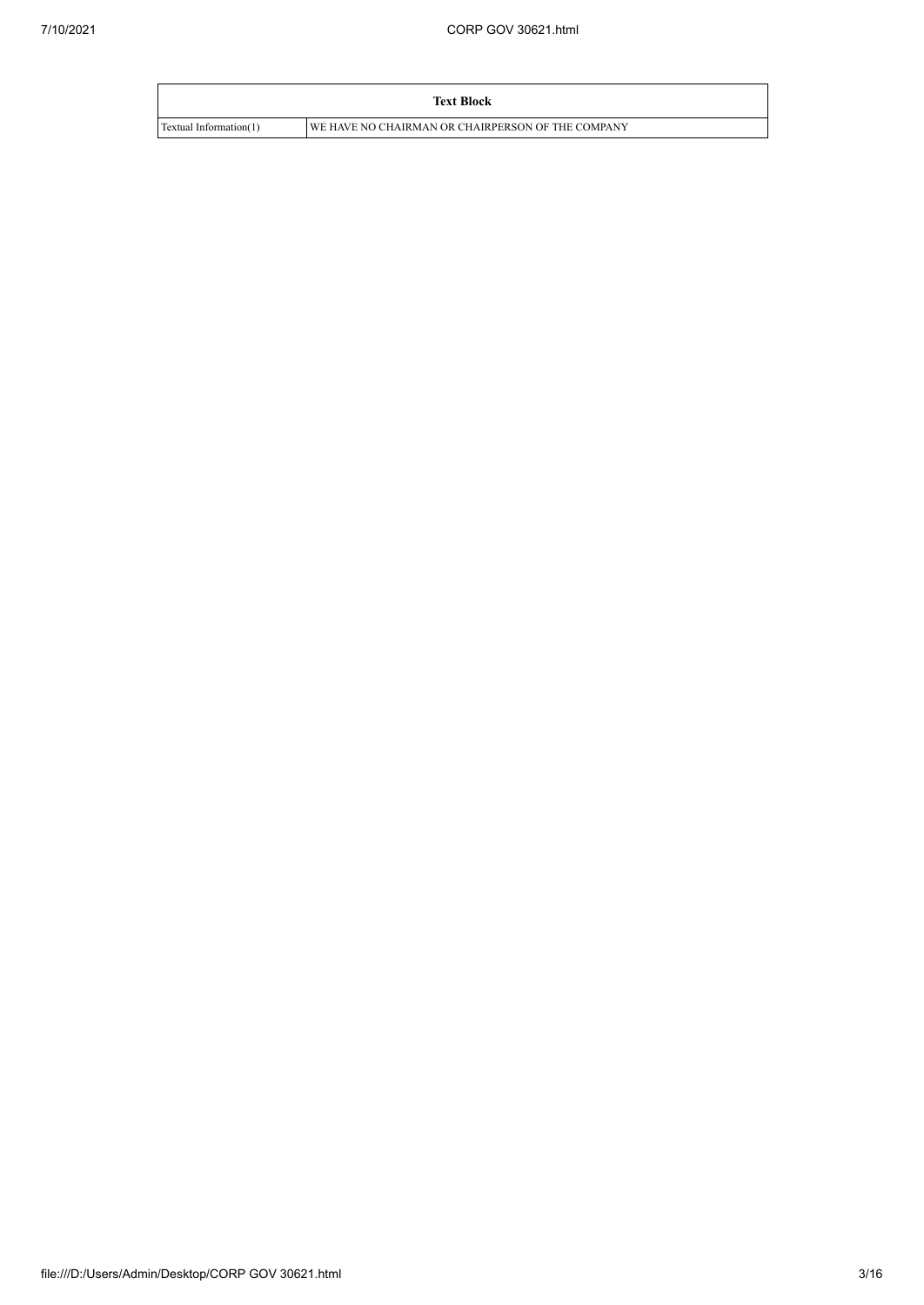|                | <b>Audit Committee Details</b> |                                   |                                                             |             |                        |                      |         |  |  |  |  |
|----------------|--------------------------------|-----------------------------------|-------------------------------------------------------------|-------------|------------------------|----------------------|---------|--|--|--|--|
|                |                                |                                   | Whether the Audit Committee has a Regular Chairperson   Yes |             |                        |                      |         |  |  |  |  |
| Sr             | <b>DIN</b><br>Number           | Name of Committee<br>members      | Category 2 of<br>Category 1 of directors<br>directors       |             | Date of<br>Appointment | Date of<br>Cessation | Remarks |  |  |  |  |
|                | 02324865                       | TUNUGUNTLA RAMA<br><b>KRISHNA</b> | Non-Executive - Independent<br>Director                     | Chairperson | 06-08-2014             |                      |         |  |  |  |  |
| $\overline{c}$ | 01816366                       | NELLORE DOLENDRA<br>PRASAD        | Non-Executive - Independent<br>Director                     | Member      | 06-08-2014             |                      |         |  |  |  |  |
| 3              | 00112766                       | <b>BOMMIDALA ANITHA</b>           | Non-Executive - Non<br><b>Independent Director</b>          | Member      | 06-08-2014             |                      |         |  |  |  |  |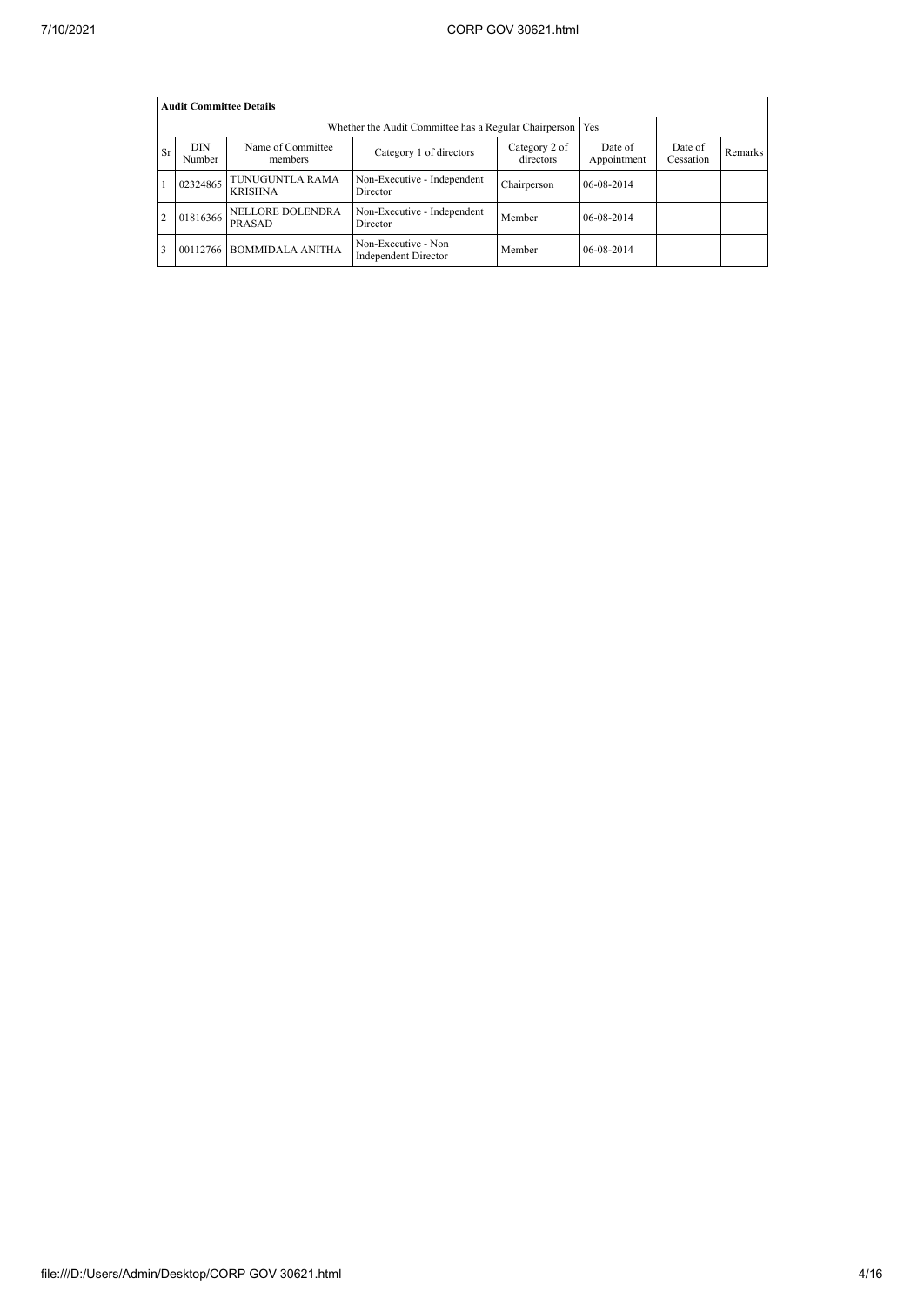|                | Nomination and remuneration committee |                                                                                       |                                                                                   |                        |                      |         |  |  |  |  |
|----------------|---------------------------------------|---------------------------------------------------------------------------------------|-----------------------------------------------------------------------------------|------------------------|----------------------|---------|--|--|--|--|
|                |                                       |                                                                                       | Whether the Nomination and remuneration committee has a Regular Chairperson   Yes |                        |                      |         |  |  |  |  |
| <b>Sr</b>      | <b>DIN</b><br>Number                  | Name of Committee<br>Category 2 of<br>Category 1 of directors<br>directors<br>members |                                                                                   | Date of<br>Appointment | Date of<br>Cessation | Remarks |  |  |  |  |
|                | 01816366                              | NELLORE DOLENDRA<br>PRASAD                                                            | Non-Executive - Independent<br>Director                                           | Chairperson            | 06-08-2014           |         |  |  |  |  |
| $\overline{2}$ | 02324865                              | TUNUGUNTLA RAMA<br><b>KRISHNA</b>                                                     | Non-Executive - Independent<br>Director                                           | Member                 | 06-08-2014           |         |  |  |  |  |
| $\overline{3}$ | 00112766                              | <b>BOMMIDALA ANITHA</b>                                                               | Non-Executive - Non<br><b>Independent Director</b>                                | Member                 | 06-08-2014           |         |  |  |  |  |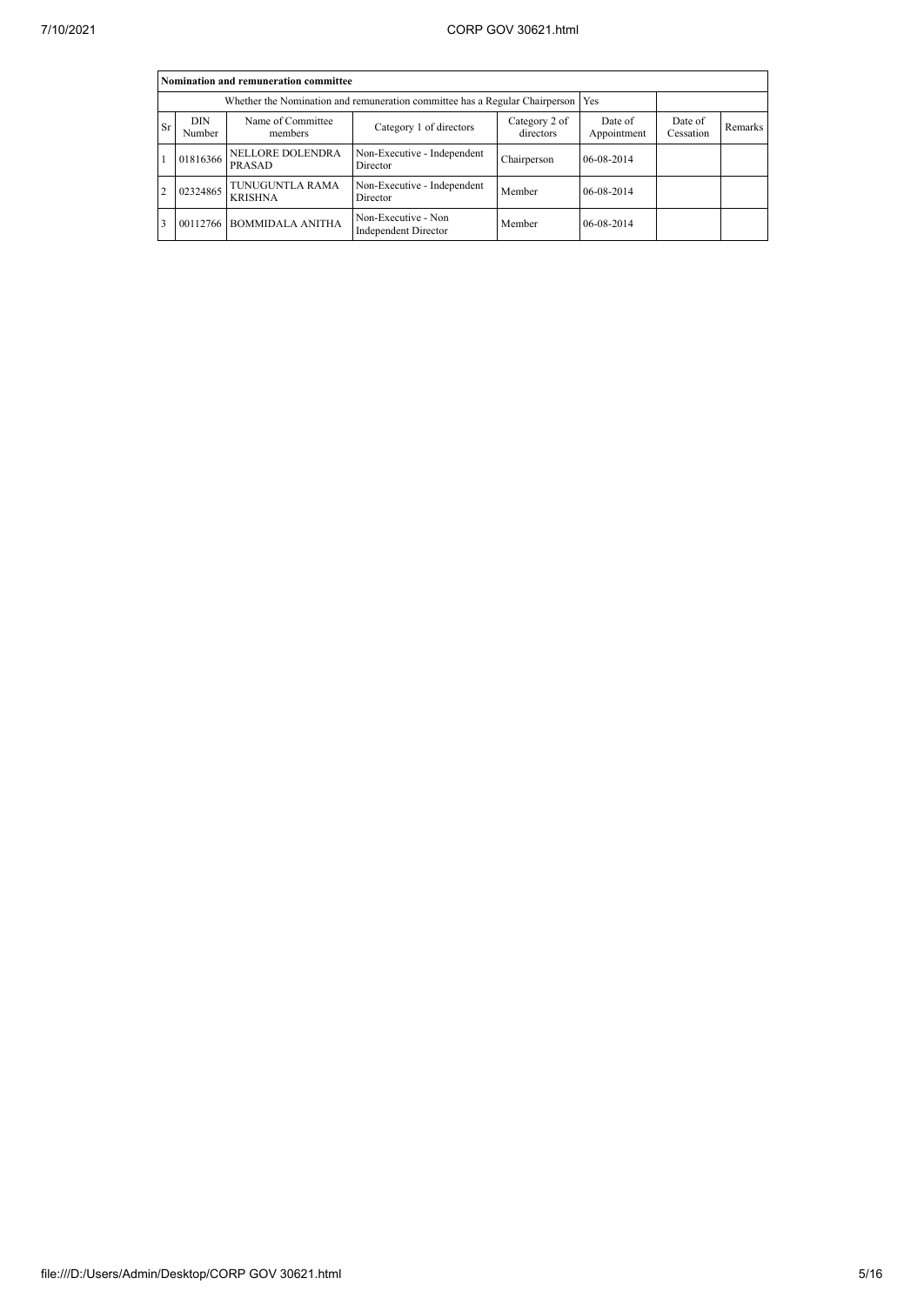|                | <b>Stakeholders Relationship Committee</b> |                                                                                       |                                             |                        |                      |         |  |  |  |  |
|----------------|--------------------------------------------|---------------------------------------------------------------------------------------|---------------------------------------------|------------------------|----------------------|---------|--|--|--|--|
|                |                                            | Whether the Stakeholders Relationship Committee has a Regular Chairperson   Yes       |                                             |                        |                      |         |  |  |  |  |
| <b>Sr</b>      | <b>DIN</b><br>Number                       | Name of Committee<br>Category 2 of<br>Category 1 of directors<br>directors<br>members |                                             | Date of<br>Appointment | Date of<br>Cessation | Remarks |  |  |  |  |
| $\mathbf{1}$   | 00112766                                   | <b>BOMMIDALA ANITHA</b>                                                               | Non-Executive - Non<br>Independent Director | Chairperson            | 06-08-2014           |         |  |  |  |  |
| $\overline{2}$ | 00105030                                   | <b>BOMMIDALA RAMA</b><br><b>KRISHNA</b>                                               | <b>Executive Director</b>                   | Member                 | 06-08-2014           |         |  |  |  |  |
| 3              | 02324865                                   | TUNUGUNTLA RAMA<br><b>KRISHNA</b>                                                     | Non-Executive - Independent<br>Director     | Member                 | 06-08-2014           |         |  |  |  |  |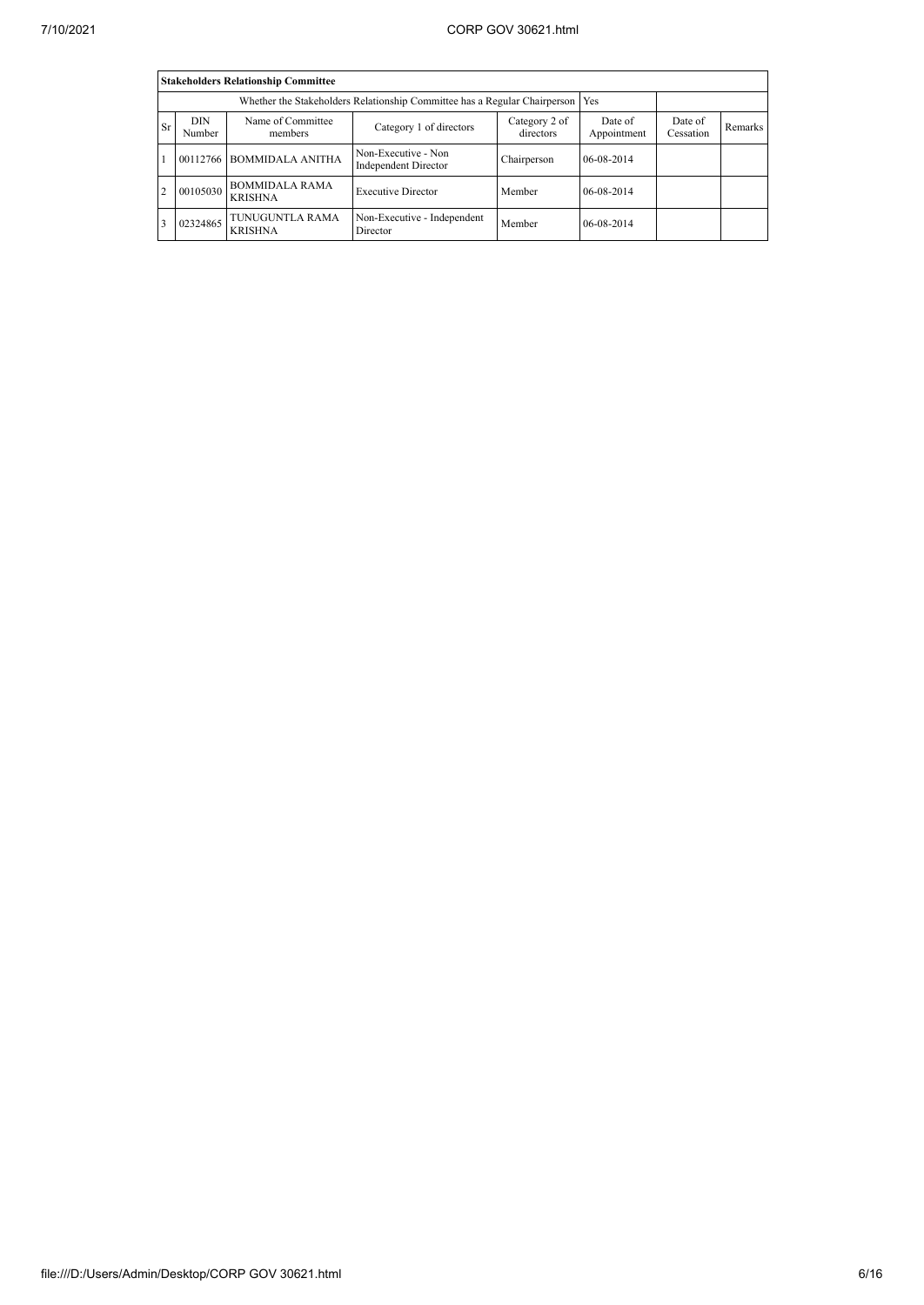|                | <b>Risk Management Committee</b> |                                   |                                                                     |                            |                        |                      |         |  |  |  |
|----------------|----------------------------------|-----------------------------------|---------------------------------------------------------------------|----------------------------|------------------------|----------------------|---------|--|--|--|
|                |                                  |                                   | Whether the Risk Management Committee has a Regular Chairperson Yes |                            |                        |                      |         |  |  |  |
| <b>Sr</b>      | <b>DIN</b><br>Number             | Name of Committee<br>members      | Category 1 of directors                                             | Category 2 of<br>directors | Date of<br>Appointment | Date of<br>Cessation | Remarks |  |  |  |
|                |                                  | 00112766 BOMMIDALA ANITHA         | Non-Executive - Non<br>Independent Director                         | Chairperson                | 27-03-2015             |                      |         |  |  |  |
| $\overline{2}$ | 02324865                         | TUNUGUNTLA RAMA<br><b>KRISHNA</b> | Non-Executive - Independent<br>Director                             | Member                     | 27-03-2015             |                      |         |  |  |  |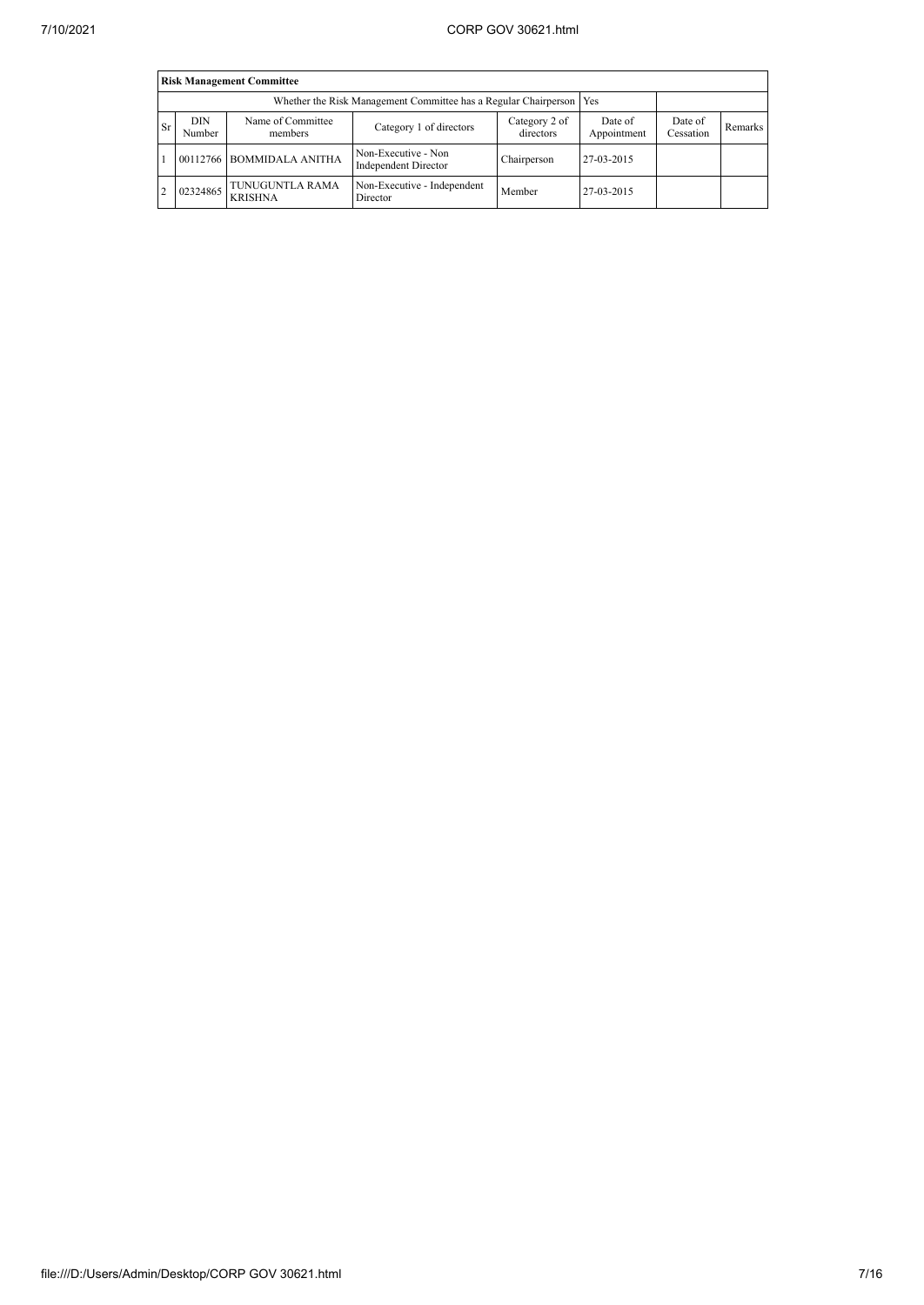|      | <b>Corporate Social Responsibility Committee</b> |                                                                                 |                            |                            |                        |                      |         |  |  |
|------|--------------------------------------------------|---------------------------------------------------------------------------------|----------------------------|----------------------------|------------------------|----------------------|---------|--|--|
|      |                                                  | Whether the Corporate Social Responsibility Committee has a Regular Chairperson |                            |                            |                        |                      |         |  |  |
| l Sr | DIN<br>Number                                    | Name of Committee<br>members                                                    | Category 1 of<br>directors | Category 2 of<br>directors | Date of<br>Appointment | Date of<br>Cessation | Remarks |  |  |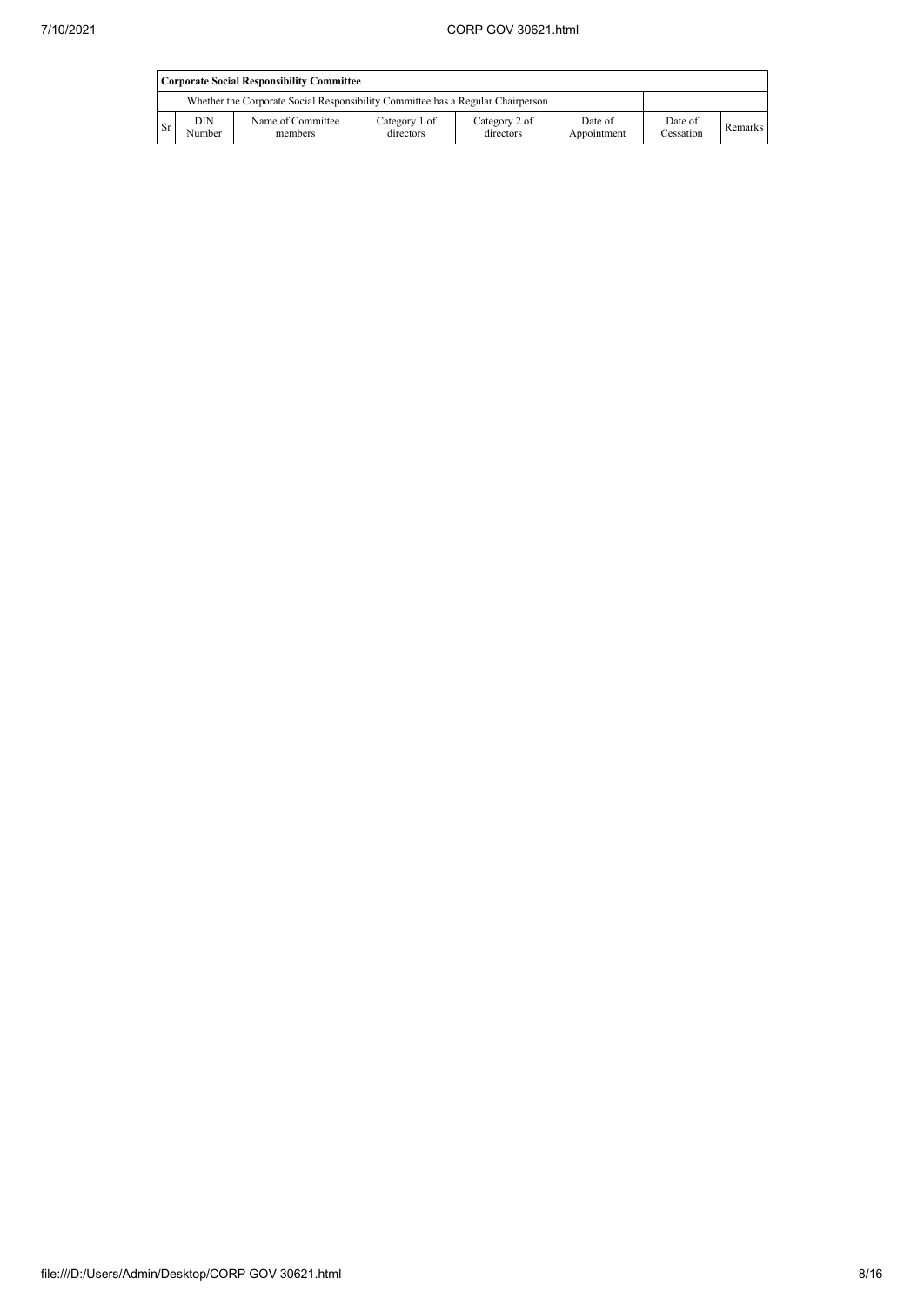|                | <b>Other Committee</b> |                                         |                                           |                                             |                            |         |  |  |  |
|----------------|------------------------|-----------------------------------------|-------------------------------------------|---------------------------------------------|----------------------------|---------|--|--|--|
| <b>Sr</b>      | <b>DIN</b><br>Number   | Name of Committee<br>members            | Name of other committee                   | Category 1 of directors                     | Category 2 of<br>directors | Remarks |  |  |  |
|                |                        | 00112766 BOMMIDALA ANITHA               | <b>SHARE TRANSFER</b><br><b>COMMITTEE</b> | Non-Executive - Non<br>Independent Director | Chairperson                |         |  |  |  |
| $\overline{2}$ | 00105030               | <b>BOMMIDALA RAMA</b><br><b>KRISHNA</b> | <b>SHARE TRANSFER</b><br><b>COMMITTEE</b> | <b>Executive Director</b>                   | Member                     |         |  |  |  |
|                | 02324865               | TUNUGUNTLA RAMA<br><b>KRISHNA</b>       | <b>SHARE TRANSFER</b><br><b>COMMITTEE</b> | Non-Executive - Independent<br>Director     | Member                     |         |  |  |  |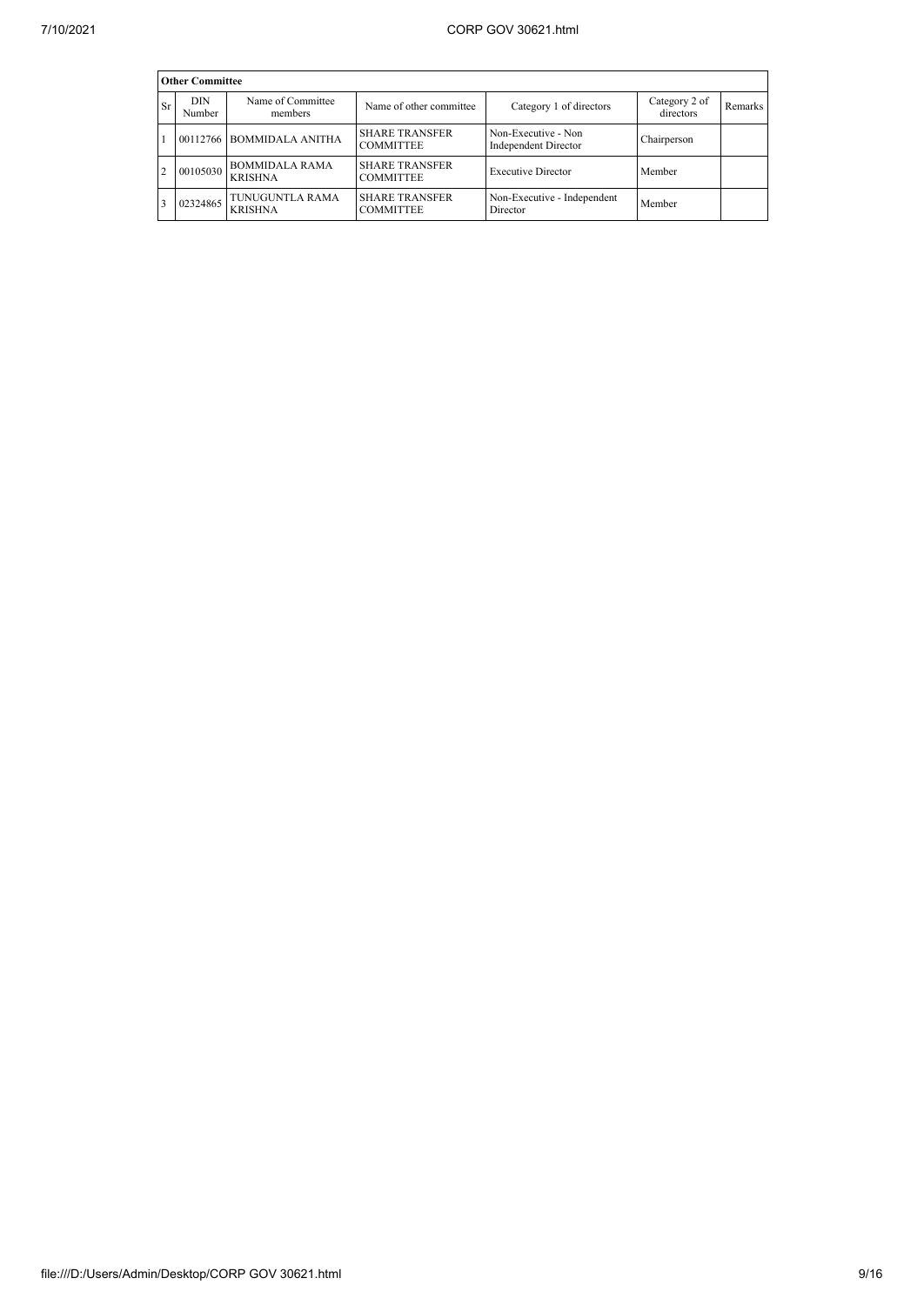|                | Annexure 1                                                  |                                                               |                                                                   |                                       |                                                     |                                    |                                                           |  |
|----------------|-------------------------------------------------------------|---------------------------------------------------------------|-------------------------------------------------------------------|---------------------------------------|-----------------------------------------------------|------------------------------------|-----------------------------------------------------------|--|
|                | <b>Annexure 1</b>                                           |                                                               |                                                                   |                                       |                                                     |                                    |                                                           |  |
|                | <b>III. Meeting of Board of Directors</b>                   |                                                               |                                                                   |                                       |                                                     |                                    |                                                           |  |
|                | Disclosure of notes on meeting of board of                  | directors explanatory                                         |                                                                   |                                       |                                                     |                                    |                                                           |  |
| <b>Sr</b>      | $Date(s)$ of meeting<br>(if any) in the<br>previous quarter | $Date(s)$ of<br>meeting (if any)<br>in the current<br>quarter | Maximum gap between<br>any two consecutive (in<br>number of days) | Notes for<br>not<br>providing<br>Date | Whether<br>requirement of<br>Quorum met<br>(Yes/No) | Number of<br>Directors<br>present* | No. of Independent<br>Directors attending<br>the meeting* |  |
| $\mathbf{1}$   | 13-02-2021                                                  |                                                               |                                                                   |                                       | <b>Yes</b>                                          | 4                                  |                                                           |  |
| $\overline{2}$ |                                                             | 23-04-2021                                                    | 68                                                                |                                       | Yes                                                 | 3                                  |                                                           |  |
| $\vert$ 3      |                                                             | 29-06-2021                                                    | 66                                                                |                                       | Yes                                                 |                                    |                                                           |  |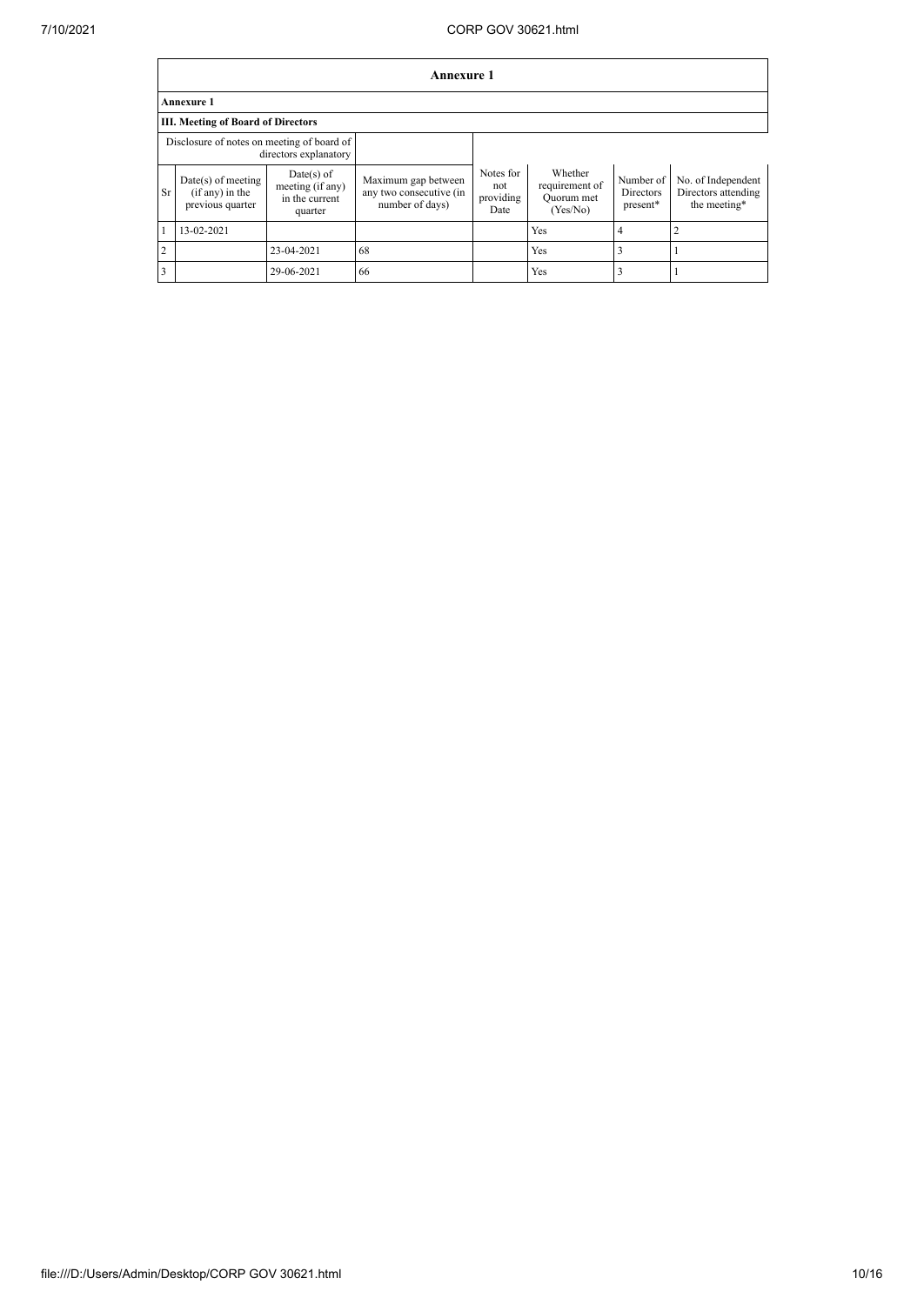|                | <b>Annexure 1</b>                                |                                                                                                            |                                                                      |                               |                                       |                                                        |                                       |                                                                        |  |  |
|----------------|--------------------------------------------------|------------------------------------------------------------------------------------------------------------|----------------------------------------------------------------------|-------------------------------|---------------------------------------|--------------------------------------------------------|---------------------------------------|------------------------------------------------------------------------|--|--|
|                | <b>IV. Meeting of Committees</b>                 |                                                                                                            |                                                                      |                               |                                       |                                                        |                                       |                                                                        |  |  |
|                |                                                  |                                                                                                            | Disclosure of notes on meeting of committees explanatory             |                               |                                       |                                                        |                                       |                                                                        |  |  |
| Sr             | Name of<br>Committee                             | $Date(s)$ of meeting (Enter<br>dates of Previous quarter and<br>Current quarter in<br>chronological order) | Maximum gap<br>between any two<br>consecutive (in<br>number of days) | Name of<br>other<br>committee | Reson for<br>not<br>providing<br>date | Whether<br>requirement<br>of Quorum<br>met<br>(Yes/No) | Number<br>of<br>Directors<br>present* | No. of<br>Independent<br><b>Directors</b><br>attending the<br>meeting* |  |  |
| $\mathbf{1}$   | Audit<br>Committee                               | 13-02-2021                                                                                                 |                                                                      |                               |                                       | <b>Yes</b>                                             | 3                                     | 2                                                                      |  |  |
| $\overline{2}$ | Audit<br>Committee                               | 29-06-2021                                                                                                 | 135                                                                  |                               |                                       | <b>Yes</b>                                             | 3                                     |                                                                        |  |  |
| 3              | <b>Stakeholders</b><br>Relationship<br>Committee | 13-02-2021                                                                                                 |                                                                      |                               |                                       | <b>Yes</b>                                             | 2                                     | $\theta$                                                               |  |  |
| 4              | <b>Stakeholders</b><br>Relationship<br>Committee | 29-06-2021                                                                                                 | 135                                                                  |                               |                                       | Yes                                                    | 3                                     |                                                                        |  |  |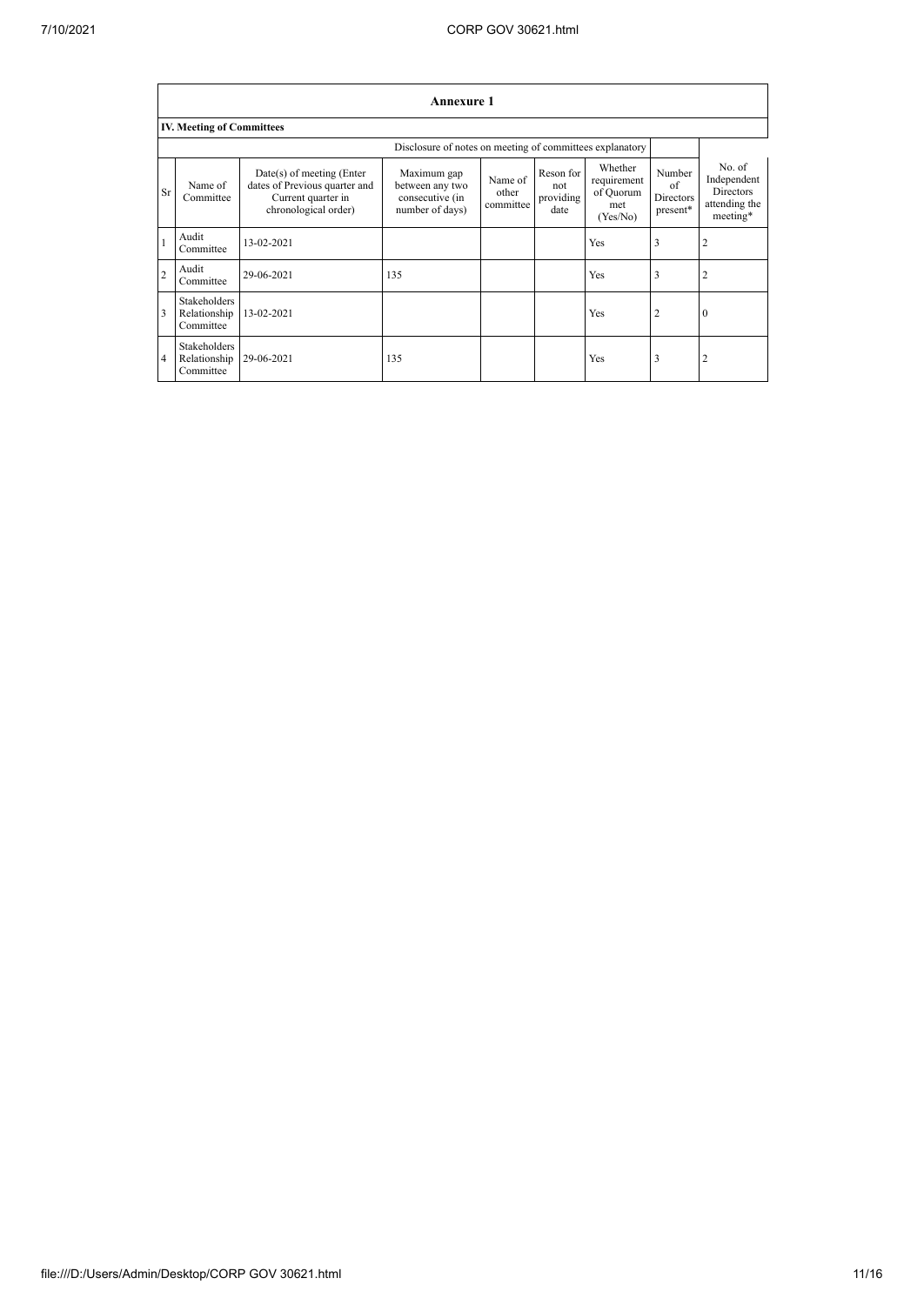|                | Annexure 1                                                                                                |                                  |                                                                    |  |  |  |  |  |  |
|----------------|-----------------------------------------------------------------------------------------------------------|----------------------------------|--------------------------------------------------------------------|--|--|--|--|--|--|
|                | V. Related Party Transactions                                                                             |                                  |                                                                    |  |  |  |  |  |  |
|                | Subject                                                                                                   | Compliance status<br>(Yes/No/NA) | If status is "No" details of non-<br>compliance may be given here. |  |  |  |  |  |  |
|                | Whether prior approval of audit committee obtained                                                        | NA                               |                                                                    |  |  |  |  |  |  |
| $\overline{2}$ | Whether shareholder approval obtained for material RPT                                                    | <b>NA</b>                        |                                                                    |  |  |  |  |  |  |
|                | Whether details of RPT entered into pursuant to omnibus approval<br>have been reviewed by Audit Committee | NA                               |                                                                    |  |  |  |  |  |  |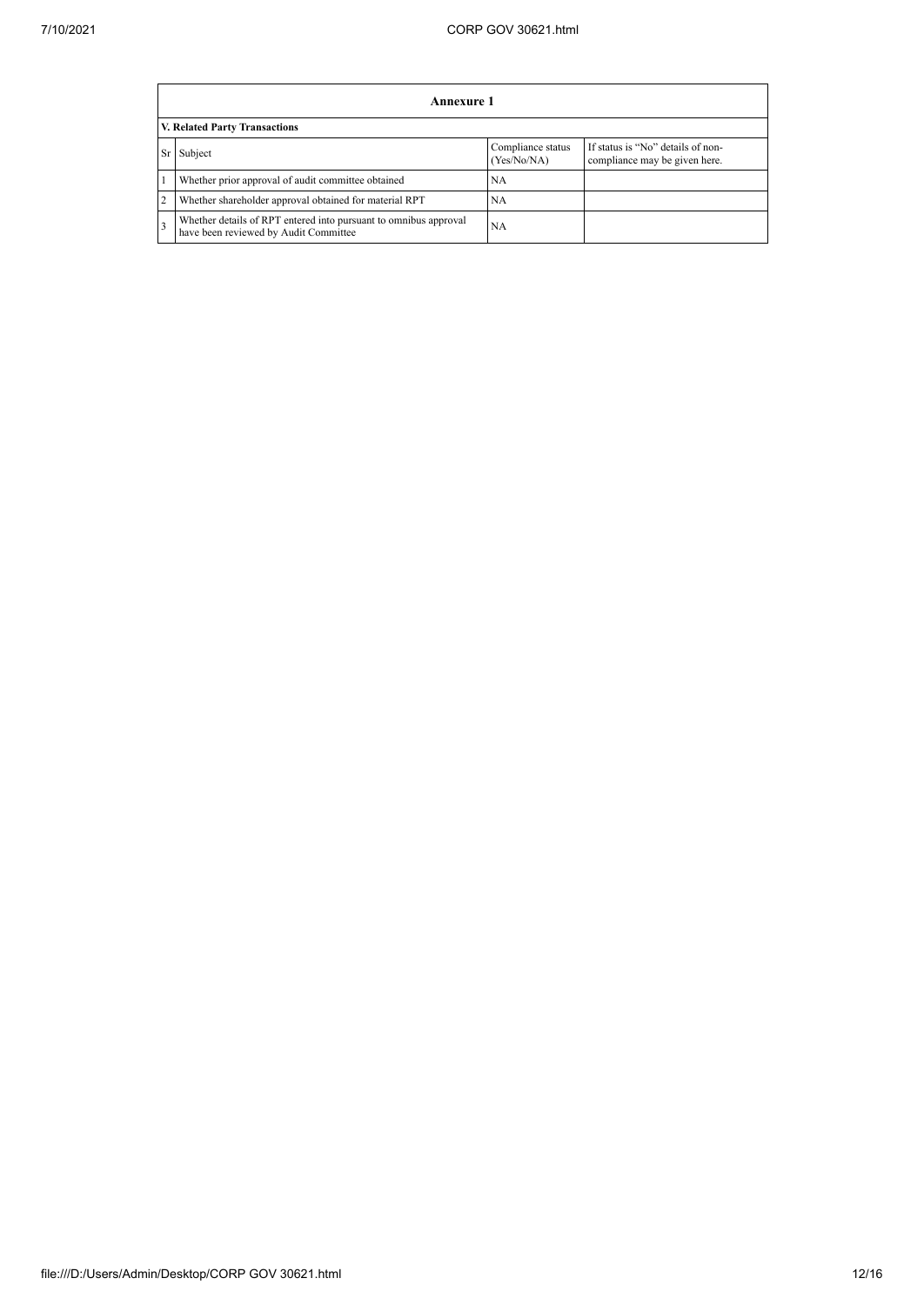|                          | <b>Annexure 1</b>                                                                                                                                                                                               |                               |  |  |  |
|--------------------------|-----------------------------------------------------------------------------------------------------------------------------------------------------------------------------------------------------------------|-------------------------------|--|--|--|
| <b>VI. Affirmations</b>  |                                                                                                                                                                                                                 |                               |  |  |  |
|                          | Sr Subject                                                                                                                                                                                                      | Compliance<br>status (Yes/No) |  |  |  |
| $\mathbf{1}$             | The composition of Board of Directors is in terms of SEBI (Listing obligations and disclosure requirements)<br>Regulations, 2015                                                                                | <b>Yes</b>                    |  |  |  |
| $\overline{c}$           | The composition of the following committees is in terms of SEBI(Listing obligations and disclosure requirements)<br>Regulations, 2015 a. Audit Committee                                                        | <b>Yes</b>                    |  |  |  |
| $\mathbf{3}$             | The composition of the following committees is in terms of SEBI(Listing obligations and disclosure requirements)<br>Regulations, 2015. b. Nomination & remuneration committee                                   | <b>Yes</b>                    |  |  |  |
| $\overline{4}$           | The composition of the following committees is in terms of SEBI(Listing obligations and disclosure requirements)<br>Regulations, 2015. c. Stakeholders relationship committee                                   | <b>Yes</b>                    |  |  |  |
| $\overline{\phantom{0}}$ | The composition of the following committees is in terms of SEBI(Listing obligations and disclosure requirements)<br>Regulations, 2015. d. Risk management committee (applicable to the top 500 listed entities) | Yes                           |  |  |  |
| 6                        | The committee members have been made aware of their powers, role and responsibilities as specified in SEBI<br>(Listing obligations and disclosure requirements) Regulations, 2015.                              | <b>Yes</b>                    |  |  |  |
| $\overline{7}$           | The meetings of the board of directors and the above committees have been conducted in the manner as specified in<br>SEBI (Listing obligations and disclosure requirements) Regulations, 2015.                  | Yes                           |  |  |  |
| 8                        | This report and/or the report submitted in the previous quarter has been placed before Board of Directors.                                                                                                      | Yes                           |  |  |  |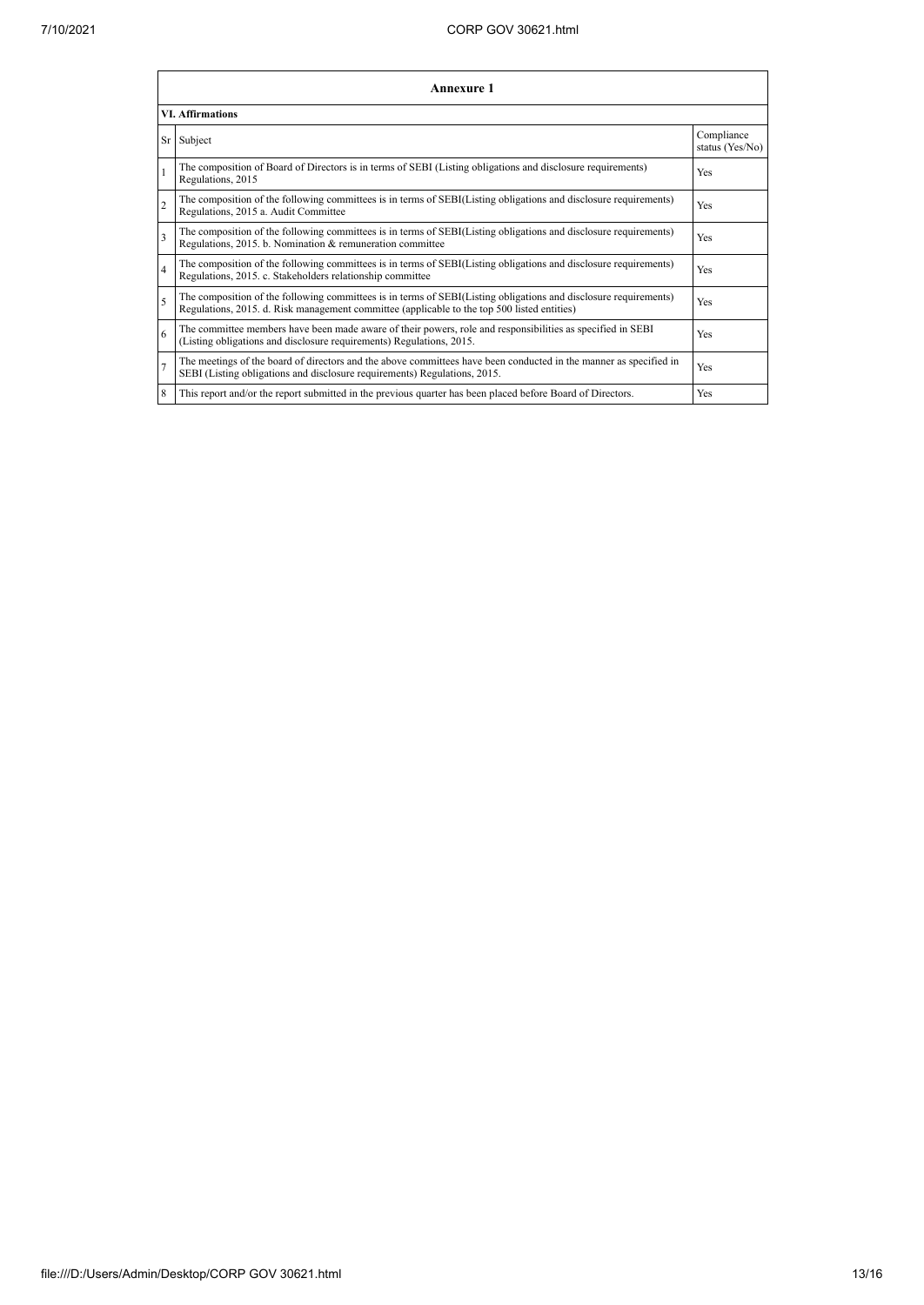|           | <b>Annexure 1</b> |                                          |  |
|-----------|-------------------|------------------------------------------|--|
| <b>Sr</b> | Subject           | Compliance status                        |  |
|           | Name of signatory | <b>B. VIRAT VISHNU</b>                   |  |
|           | Designation       | Company Secretary and Compliance Officer |  |